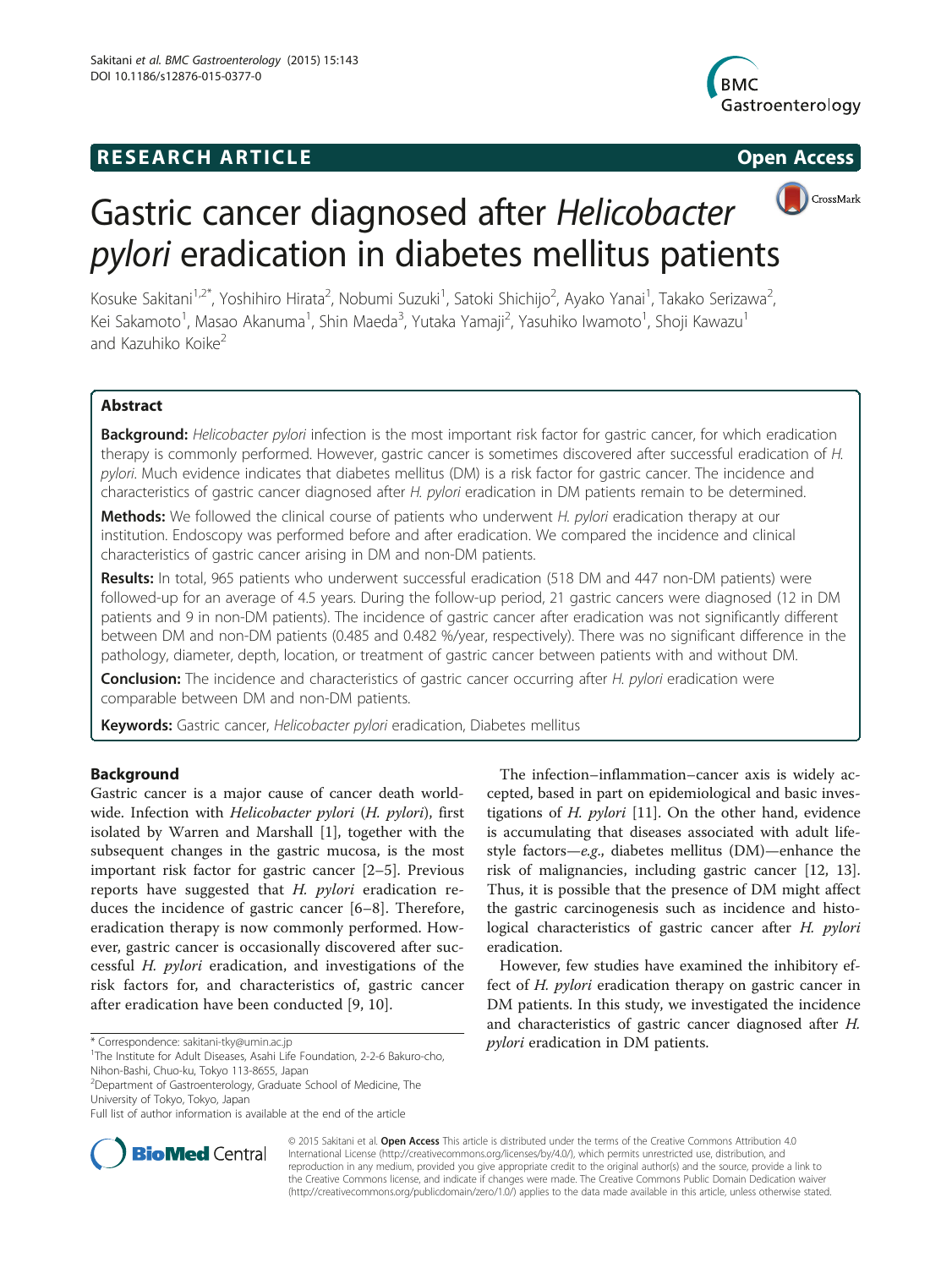#### **Methods**

# Patients

To evaluate the incidence and characteristics of gastric cancer diagnosed after H. pylori eradication in DM patients, 991 patients who underwent successful H. pylori eradication therapy at our institution between January 1996 and March 2013 and were followed up for over 6 months (the follow-up period was defined as the period from the day of commencement of eradication therapy to the day of the last endoscopy performed at our institution) were analyzed retrospectively. Then, we excluded patients who met the following criteria: i) those in whom endoscopy before eradication was not conducted at our institution  $(n = 18)$  and ii) those with a previous history of gastrectomy ( $n = 8$ ). Therefore, a total of 965 patients were included in the analysis.

Patients were divided into DM and non-DM groups. DM was diagnosed according to the 2010 Japan Diabetes Society (JDS) criteria [\[14\]](#page-5-0). The diagnoses of hypertension (HT), hyperlipidemia (HL), and hyperuricemia (HU) were based on the need for medical treatment. The study design was approved by the Ethics Committee at the Institute for Adult Diseases, Asahi Life Foundation and conformed to the Declaration of Helsinki. The patients' records were anonymized prior to analysis. Written informed consent was obtained from all participants.

#### H. pylori eradication therapy

H. pylori infection was defined by a positive result for at least one of the following: rapid urease test (Helicocheck, Otsuka Pharmaceuticals, Tokyo, Japan), serological testing for anti-H. pylori IgG,  $^{13}$ C-urea urea breath test, or pathological analysis by hematoxylin and eosin or Giemsa staining. Patients in whom H. pylori infection was confirmed underwent eradication therapy. Patients in whom eradication therapy had failed received additional treatment: the first-line regimen comprised a proton pump inhibitor (PPI), amoxicillin, and clarithromycin [[15](#page-5-0)]; the second-line regimen comprised a PPI, amoxicillin, and metronidazole; and the third-line regimen comprised a PPI, amoxicillin, and sitafloxacin [\[16](#page-5-0)]. The success or failure of eradication therapy was determined by a  $^{13}$ C-urea breath test performed at least 4 weeks after treatment.

### Endoscopy

At our institution, patients who receive eradication therapy are recommended to undergo esophagogastroduodenoscopy annually. The upper gastrointestinal endoscopies were performed by experienced endoscopists. Gastric mucosal atrophy was evaluated using the endoscopic scale described by Kimura and Takemoto [\[17](#page-5-0)], which has been reported to concord with the histological results [\[18\]](#page-5-0). Patients were classified into three groups according to their endoscopic atrophic gastritis grade: the mild (C-I and C-II), moderate (C-III and O-I), and severe atrophic gastritis (O-II and O-III) groups.

#### Gastric cancer determination

Biopsy specimens were taken from the neoplastic lesion, and the final diagnosis of gastric cancer was based on the pathology results. Gastric cancers were classified pathologically according to Lauren's classification as intestinal or diffuse type [\[19](#page-5-0)]. A lesion identified by endoscopy prior to eradication was not counted as gastric cancer after eradication in this study.

#### Statistical analysis

All statistical analyses were performed using the JMP10 software (SAS Institute, Cary, NC, USA). Welch'<sup>s</sup> t-test was used to compare the means of continuous variables. Comparisons of nominal variables were performed by  $\chi^2$ test or Fisher's exact test, as appropriate. The incidence of gastric cancer in patients with and without DM was evaluated using the Kaplan–Meier method, and the statistical significance of the differences was evaluated by log-rank test. The diagnosis of gastric cancer was the primary endpoint, and data were censored at the last endoscopy. The risk of gastric cancer after eradication was assessed using Cox's proportional-hazards model. Since no gastric cancer was detected in the mild atrophic gastritis group, this group served as the control. Odds ratios (OR) with 95 % confidence intervals (CI) were used as a measure of association and were adjusted using unconditional logistic regression models. A two-sided p-value of less than 0.05 was considered to indicate statistical significance.

## Results

## Baseline characteristics of the patients

The baseline characteristics of the patients are provided in Table [1](#page-2-0). In total, 965 patients (729 males and 236 females, mean age 62.9 years, and mean body mass index (BMI) 23.2 kg/m<sup>2</sup>) underwent successful *H. pylori* eradication<br>therapy as the first, second- and third-line regimens in therapy as the first-, second-, and third-line regimens in 782 (81.0 %), 178 (18.4 %), and 5 (0.52 %) patients, respectively. The 965 patients comprised 518 DM patients (13 type 1 DM and 505 type 2 DM patients) and 447 non-DM patients. Patients were followed-up for up to 16.2 years (mean 4.5 years). In terms of the endoscopic atrophic gastritis grade, 173 (17.9 %), 422 (43.7 %), and 370 (38.3 %) patients were categorized as having mild, moderate, and severe atrophic gastritis, respectively.

Non-DM patients who underwent eradication therapy were significantly younger than DM patients (60.7 and 64.8 years, respectively). The mean follow-up period (4.18 years for non-DM patients and 4.78 years for DM patients) and mean endoscopy interval (1.37 years for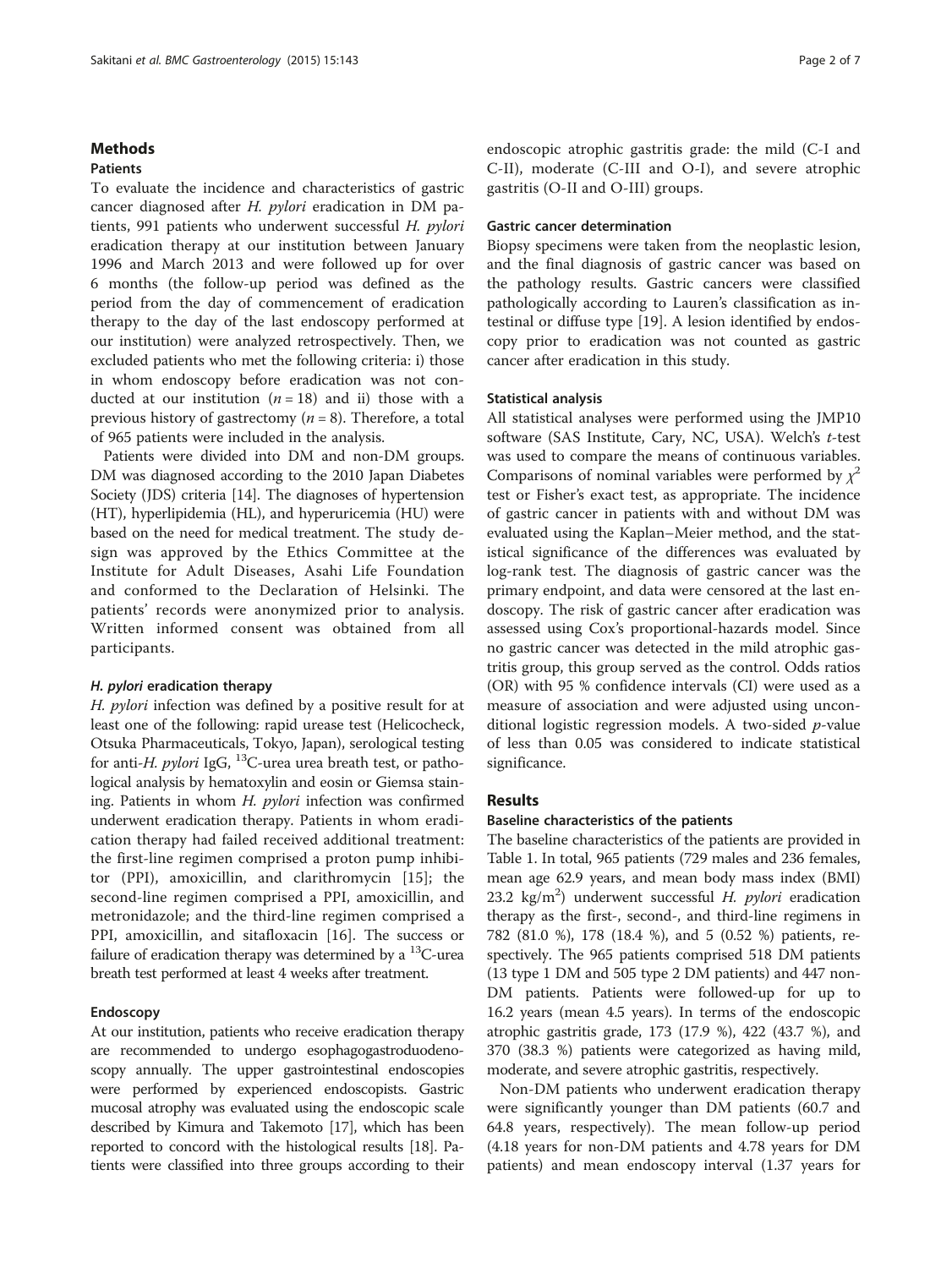<span id="page-2-0"></span>**Table 1** Characteristics of patients with and without DM who underwent H. pylori eradication therapy

| Total $(n = 965)$                               | Non-DM $(n = 447)$  | DM $(n = 518)$      | p           |
|-------------------------------------------------|---------------------|---------------------|-------------|
| Mean age (range), years                         | $60.7(27-84)$       | 64.8 (30-86)        | $< 0.0001*$ |
| Sex, n (%)                                      |                     |                     | $< 0.0001*$ |
| Female                                          | 139 (31.1 %)        | 97 (18.7 %)         |             |
| Male                                            | 308 (68.9 %)        | 421 (81.3 %)        |             |
| Mean follow-up period (range), years            | $4.18(0.54 - 13.2)$ | $4.78(0.68 - 16.2)$ | $0.0006*$   |
| Mean endoscopy interval (range), years          | $1.37(0.40 - 8.38)$ | $1.61(0.34 - 8.08)$ | $< 0.0001*$ |
| Mean body mass index (range), kg/m <sup>2</sup> | 23.1 (14.8-34.9)    | 23.4 (15.9-32.3)    | 0.1452      |
| Atrophic gastritis grade, n (%)                 |                     |                     | $0.0011*$   |
| Mild                                            | 95 (21.3 %)         | 78 (15.1 %)         |             |
| Moderate                                        | 207 (46.3 %)        | 215 (41.5 %)        |             |
| Severe                                          | 145 (32.4 %)        | 225 (43.4 %)        |             |
| Hypertension, n (%)                             | 99 (22.1 %)         | 244 (47.1 %)        | $< 0.0001*$ |
| Hyperlipidemia, n (%)                           | 89 (19.9 %)         | 220 (42.5 %)        | $< 0.0001*$ |
| Hyperuricemia, n (%)                            | 32 (7.16 %)         | 48 (9.27 %)         | 0.236       |
|                                                 |                     |                     |             |

*DM* diabetes mellitus<br>\*Statistically significa

 $*$ Statistically significant ( $p < 0.05$ )

non-DM patients and 1.61 years for DM patients) of the non-DM patients were significantly shorter than those of the DM patients. The mean BMI (23.1 kg/m<sup>2</sup> for non-DM patients and  $23.4 \text{ kg/m}^2$  for DM patients) was not significantly different between non-DM and DM patients. The proportion of patients who received medications for HT and HL was higher in DM than in non-DM patients.

# Incidence and characteristics of gastric cancer after H. pylori eradication

During the follow-up period, 21 gastric cancers [9 in non-DM patients (0.482 %/year) and 12 in DM patients  $(0.485 \%)$ year)] were diagnosed after H. *pylori* eradication (Table [2\)](#page-3-0). No gastric cancer was found in the mild atrophic gastritis group, while 8 (38.1 %) gastric cancers were diagnosed in the moderate atrophic gastritis group and 13 (61.9 %) in the severe atrophic gastritis group. Among these 21 gastric cancers, there were no cardiac cancers. Eleven (52.4 %) gastric cancers had a depth of invasion limited to the mucosa; the remainder [10 (47.6 %)] exhibited submucosal or deeper invasion.

The mean age (69.4 years for non-DM patients and 70.6 years for DM patients), the proportion of males (77.8 % for non-DM patients and 91.7 % for DM patients), mean follow-up duration (4.59 years for non-DM patients and 3.95 years for DM patients), mean endoscopy interval (1.93 years for non-DM patients and 1.62 years for DM patients), mean BMI (23.4 kg/m<sup>2</sup> for non-DM patients and 22.6 kg/m<sup>2</sup> for DM patients) and atrophic gastritis grade were not significantly different between the gastric cancer patients with versus without DM.

In total, 16 (76.2 %) intestinal-type gastric cancer and 5 (23.8 %) diffuse-type gastric cancer cases were diagnosed. Among the non-DM gastric cancer patients, 88.9 % (8/9) were of the intestinal type, compared with 66.7 % (8/12) of the DM gastric cancer patients. Regarding gastric cancer treatment modalities, 11 (52.4 %) patients underwent curative endoscopic treatment. The remaining 10 (47.6 %) patients received curative surgical treatment. There were no significant differences in the pathology, diameter (22.1 mm for non-DM patients and 25.0 mm for DM patients), depth, location, or treatment of the gastric cancers between patients with and without DM.

Kaplan–Meier analysis of the proportions of patients free of gastric cancer after H. pylori eradication with and without DM is shown in Fig. [1](#page-3-0). No significant difference was found in the incidence of gastric cancer after eradication between non-DM and DM patients by log-rank test  $(p = 0.8754)$ .

#### Risk factors for gastric cancer after H. pylori eradication

We next analyzed the risk factors for gastric cancer after H. pylori eradication using Cox's proportional hazards model (Table [3](#page-4-0)). Age, sex, BMI, DM, HT, HL, and HU were not found to be risk factors for gastric cancer after H. *pylori* eradication in either univariate or multivariate analysis. Severe atrophic gastritis before eradication was identified as a significant risk factor for gastric cancer after  $H$ . *pylori* eradication in the multivariate analysis (OR 2.56, 95 % CI 1.03–6.77,  $p = 0.0424$ ), in accordance with a previous report [[9\]](#page-5-0).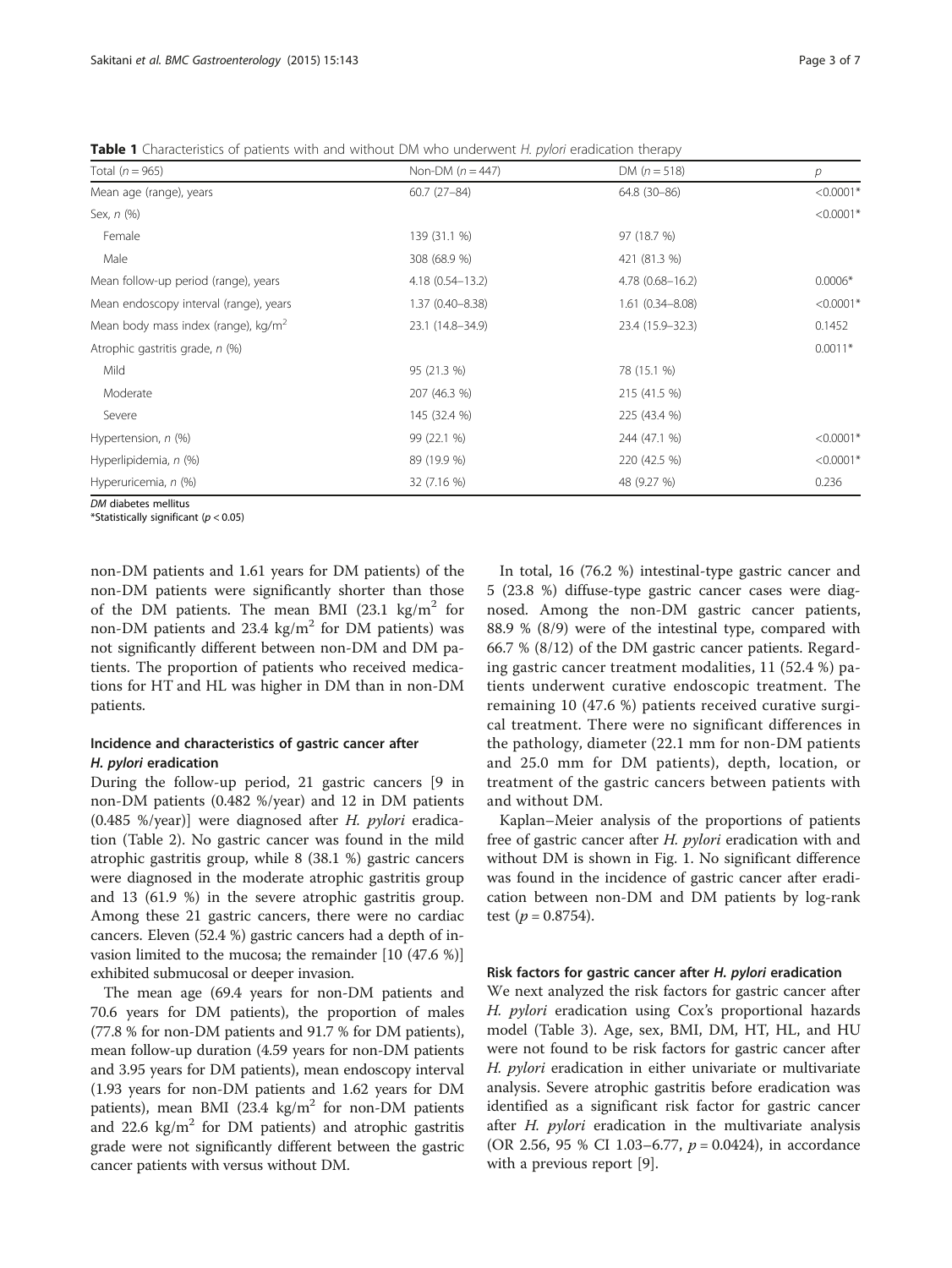<span id="page-3-0"></span>

| Total $(n = 21)$                                | Non-DM $(n = 9)$ | $DM (n = 12)$       | p      |
|-------------------------------------------------|------------------|---------------------|--------|
| Mean age (range), years                         | 69.4 (56-80)     | 70.6 (60-78)        | 0.7137 |
| Sex, n (%)                                      |                  |                     | 0.5533 |
| Female                                          | 2(22.2 %)        | $1(8.33\%)$         |        |
| Male                                            | 7 (77.8 %)       | 11 (91.7 %)         |        |
| Mean follow up period (range), years            | 4.59 (1.03-11.8) | 3.95 (0.95-7.15)    | 0.6990 |
| Mean endoscopy interval (range), years          | 1.93 (0.99-4.06) | $1.62(0.70 - 2.95)$ | 0.2527 |
| Mean body mass index (range), kg/m <sup>2</sup> | 23.4 (19.5-27.5) | 22.6 (19.0-30.1)    | 0.5534 |
| Atrophic gastritis, n (%)                       |                  |                     | 0.2030 |
| Mild                                            | $\mathbf 0$      | $\circ$             |        |
| Moderate                                        | 5 (55.6 %)       | 3 (25.0 %)          |        |
| Severe                                          | 4 (44.4 %)       | 9(75.0%             |        |
| Pathology, n (%)                                |                  |                     | 0.3383 |
| Intestinal type                                 | 8 (88.9 %)       | 8 (66.7 %)          |        |
| Diffuse type                                    | $1(11.1\%)$      | 4 (33.3 %)          |        |
| Diameter, mm                                    | $22.1(3 - 70)$   | $25.0(5-60)$        | 0.7543 |
| Depth, $n$ $(\%)$                               |                  |                     | 0.2562 |
| Mucosa                                          | 6 (66.7 %)       | 5 (41.7 %)          |        |
| Submucosa and deeper                            | 3 (33.3 %)       | 7 (58.3 %)          |        |
| Location, n (%)                                 |                  |                     | 0.7332 |
| Upper third                                     | 3 (33.3 %)       | 2 (16.7 %)          |        |
| Middle third                                    | 3 (33.3 %)       | 5 (41.7 %)          |        |
| Lower third                                     | 3 (33.3 %)       | 5 (41.7 %)          |        |
| Treatment, n (%)                                |                  |                     | 0.3869 |
| Endoscopic                                      | 6 (66.7 %)       | 5 (41.7 %)          |        |
| Surgery                                         | 3 (33.3 %)       | 7 (58.3 %)          |        |

DM diabetes mellitus

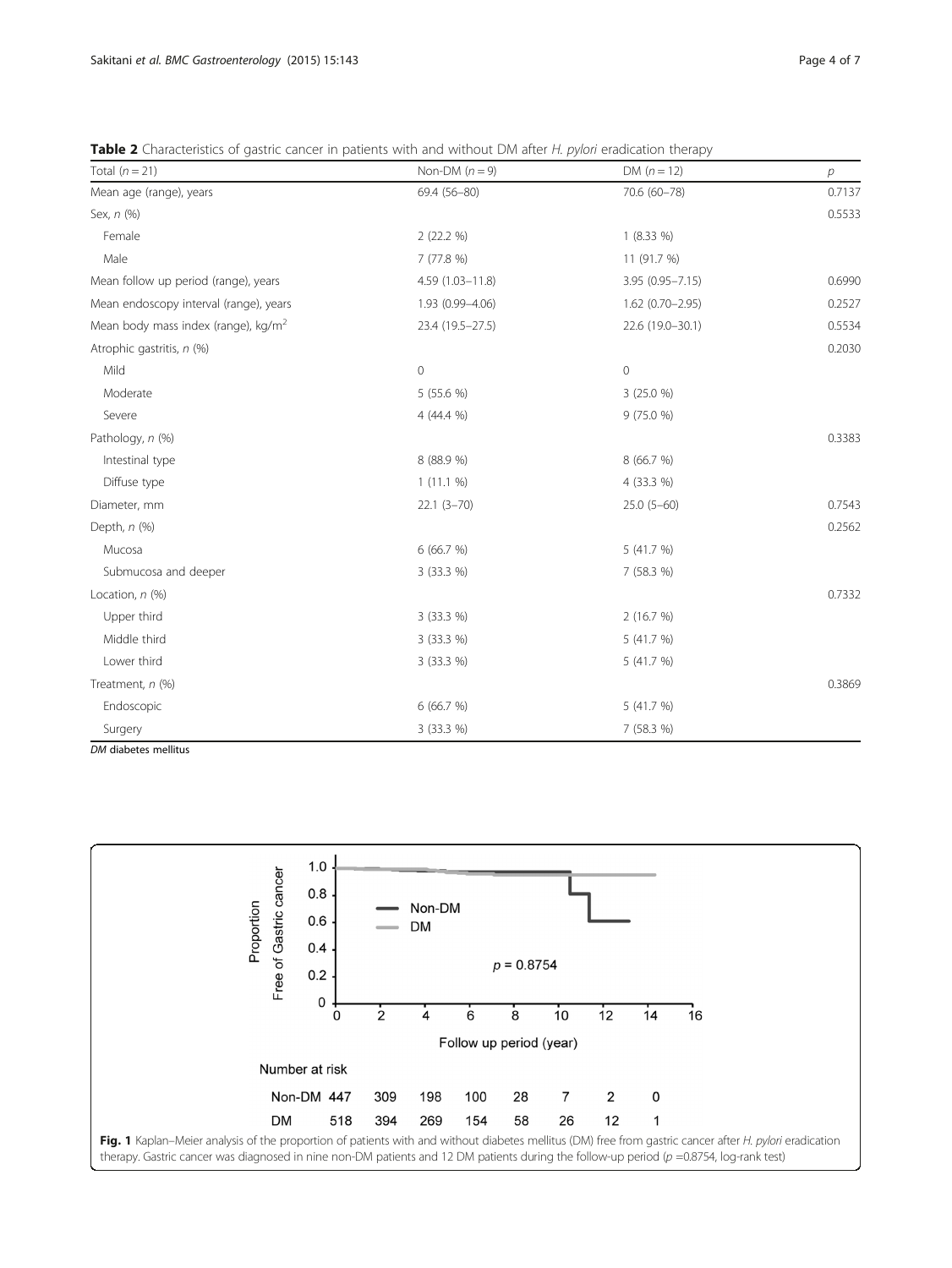| Factor                         | Univariate          | $\mathcal{P}$ | Multivariate           | $\mathcal{P}$ |
|--------------------------------|---------------------|---------------|------------------------|---------------|
|                                | OR (95 % CI)        |               | OR (95 % CI)           |               |
| Age (years)                    | $1.01(0.96 - 1.06)$ | 0.6248        | $1.00(0.94 - 1.05)$    | 0.9446        |
| Sex                            |                     |               |                        |               |
| Female                         | 1                   |               |                        |               |
| Male                           | $1.82(0.61 - 7.78)$ | 0.3030        | 2.13 (0.67-9.46)       | 0.1914        |
| Body mass index kg/m2) $m^2$ ) | $1.02(0.83 - 1.13)$ | 0.7880        | $1.01$ $(0.83 - 1.15)$ | 0.8264        |
| Diabetes mellitus (DM)         |                     |               |                        |               |
| Non-DM                         | 1                   |               |                        |               |
| <b>DM</b>                      | $0.93(0.39 - 2.30)$ | 0.8756        | $0.64(0.25 - 1.66)$    | 0.3530        |
| Hypertension (HT)              |                     |               |                        |               |
| Non-HT                         | 1                   |               |                        |               |
| HT                             | 1.40 (0.57-3.31)    | 0.4459        | 1.36 (0.53-3.36)       | 0.4985        |
| Hyperlipidemia (HL)            |                     |               |                        |               |
| Non-HL                         | 1                   |               |                        |               |
| HL                             | $1.15(0.43 - 2.83)$ | 0.7600        | 1.17 (0.42-2.99)       | 0.7485        |
| Hyperuricemia (HU)             |                     |               |                        |               |
| Non-HU                         | 1                   |               |                        |               |
| HU                             | $0.62$ (0.03-3.05)  | 0.6295        | $0.43(0.02 - 2.24)$    | 0.3811        |
| Atrophic gastritis             |                     |               |                        |               |
| Mild-Moderate                  | $\mathbf{1}$        |               |                        |               |
| Severe                         | $2.63(1.10-6.67)$   | $0.0280*$     | 2.56 (1.03-6.77)       | $0.0424*$     |

<span id="page-4-0"></span>Table 3 Cox's proportional hazards model for factors associated with the incidence of gastric cancer after H. pylori eradication

OR odds ratio; CI confidence interval

\*Statistically significant ( $p < 0.05$ )

## **Discussion**

In this study, we aimed to elucidate the incidence and characteristics of gastric cancer after H. pylori eradication therapy in DM patients. Our results indicated that the incidence and characteristics of gastric cancer developing after  $H$ . *pylori* eradication therapy were not significantly different between DM and non-DM patients. The incidence of gastric cancer after eradication was 0.48 %/year and the mean age of the patients 62 years. The incidence and mean age are in agreement with those reported by Ogura et al. (0.46 %/year and 62 years, respectively) [[6\]](#page-5-0). Kamada et al. reported that severe mucosal atrophy in the corpus is a risk factor for gastric cancer after eradication [[9\]](#page-5-0). This study also showed that severe atrophic gastritis before eradication is the risk for gastric cancer suggesting follow-up endoscopy of patients with severe atrophic gastritis is necessary.

The prevalence of DM is rapidly increasing, and several studies have focused on the interaction of DM with H. pylori infection and the gastric cancer axis [[20](#page-5-0)–[22](#page-5-0)]. The prevalence of *H. pylori* infection in DM patients is reportedly higher than that in non-DM patients [\[23](#page-5-0)]. Sekikawa et al. reported that open-type atrophic gastritis is found more frequently in DM patients than in non-DM patients (33.4 % (50/148) and 21.1 % (274/1301), respectively); moreover, the presence of DM increased the risk of development of early gastric cancer. In the present study, the presence of DM did not increase the incidence of gastric cancer after H. pylori eradication therapy. It is possible that DM acts synergistically with consistent H. pylori infection to increase the risk of gastric cancer, as reported previously [[24](#page-5-0)], and that the presence of DM after *H. pylori* eradication therapy might not enhance the risk of gastric cancer.

Other possible risk factors for gastric cancer (such as smoking and high salt intake) have been reported to increase gastric cancer risk synergistically with H. pylori infection [[25, 26\]](#page-5-0). A prospective study conducted in Japan (the Hisayama study) found that the combination of smoking and *H. pylori* infection increased the risk of gastric cancer more than did smoking or *H. pylori* infection alone [\[25\]](#page-5-0). The Hisayama study also found a significant association between high salt intake and gastric cancer in a population with atrophic gastritis and H. *pylori* infection [[26](#page-5-0)].

In the present study, the pathological features of gastric cancer after eradication were not significantly different between DM and non-DM patients. This finding is in line with a previous report that there is no significant difference in the histopathological differentiation of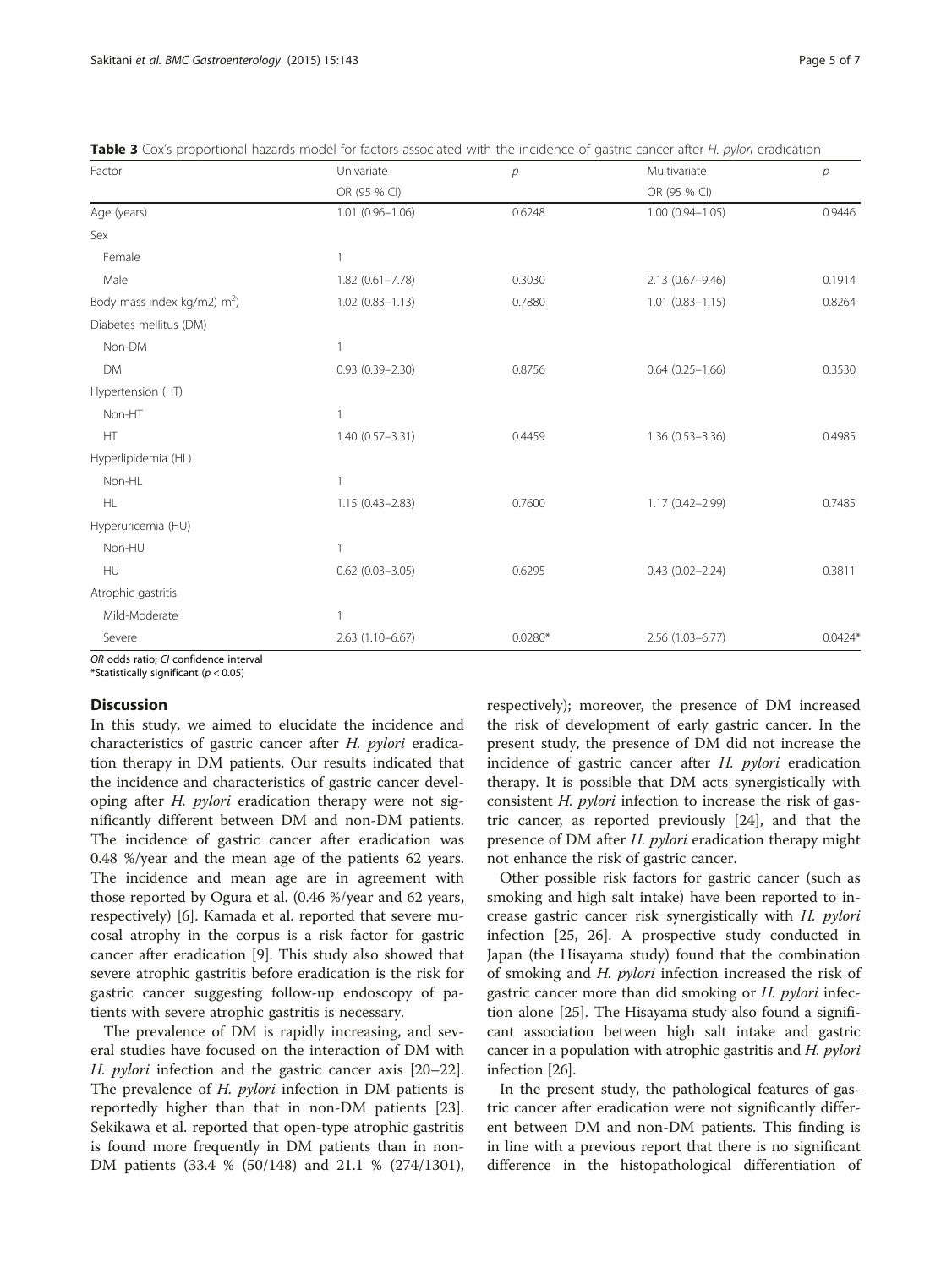<span id="page-5-0"></span>gastric cancer in patients with versus without DM [\[27](#page-6-0)]. The proportion of those with intestinal-type gastric cancer after eradication (76.2 %, 16/21) in this study is in agreement with that reported by Kamada et al. (75.0 %, 15/20) [9].

There were several limitations to our study. First, it was a retrospective cohort design; therefore, further prospective and longer-term studies are required. Second, several possible risk factors for gastric cancer—such as smoking, alcohol intake, dietary habits, family history and H. pylori virulence factors—were not evaluated. Regarding lifestyle factors, a previous report showed that smoking and drinking alcohol were not associated with the development of gastric cancer after H. pylori eradication therapy [[28](#page-6-0)].

# Conclusion

Our findings indicated that the incidence and characteristics of gastric cancer after  $H$ . pylori eradication therapy were comparable between DM and non-DM patients.

#### Abbreviations

DM: Diabetes mellitus.

#### Competing interests

The authors declare that they have no competing interests.

#### Authors' contributions

K Sakitani collected and analyzed the data, and drafted the manuscript. YH analyzed the data and revised the manuscript. NS, SS, TS, and YY analyzed the data. AY, K Sakamoto, MA, and SM collected and analyzed the data. YI, SK and KK supervised the study.

#### Acknowledgements

The authors thank the gastroenterologists who performed the endoscopic procedures and the diabetes specialists who managed the diabetes patients at the Institute for Adult Diseases, Asahi Life Foundation Hospital (Tokyo, Japan). We are grateful to N. Tachibana and Y. Iigaya for their arrangement of the database.

#### Author details

<sup>1</sup>The Institute for Adult Diseases, Asahi Life Foundation, 2-2-6 Bakuro-cho, Nihon-Bashi, Chuo-ku, Tokyo 113-8655, Japan. <sup>2</sup>Department of Gastroenterology, Graduate School of Medicine, The University of Tokyo, Tokyo, Japan. <sup>3</sup>Gastroenterology Division, Yokohama City University Graduate School of Medicine, Yokohama, Japan.

#### Received: 20 August 2015 Accepted: 14 October 2015 Published online: 21 October 2015

#### References

- 1. Warren JR, Marshall BJ. Unidentified curved bacilli on gastric epithelium in active chronic gastritis. Lancet. 1983;1(8336):1273–5.
- 2. Correa P. Human gastric carcinogenesis a multistep and multifocul process - 1st American-Cancer-Society Award Lecture on cancer-epidemioplogy and prevention. Cancer Res. 1992;52(24):6735–40.
- 3. Uemura N, Okamoto S, Yamamoto S, Matsumura N, Yamaguchi S, Yamakido M, et al. Helicobacter pylori infection and the development of gastric cancer. N Engl J Med. 2001;345(11):784–9.
- Sakitani K, Hirata Y, Watabe H, Yamada A, Sugimoto T, Yamaji Y, et al. Gastric cancer risk according to the distribution of intestinal metaplasia and neutrophil infiltration. J Gastroenterol Hepatol. 2011;26(10):1570–5.
- 5. Shichijo S, Hirata Y, Sakitani K, Yamamoto S, Serizawa T, Niikura R, et al. The distribution of intestinal metaplasia as a predictor of gastric cancer development. J Gastroenterol Hepatol. 2015;30(8):1260–4.
- 6. Ogura K, Hirata Y, Yanai A, Shibata W, Ohmae T, Mitsuno Y, et al. The effect of Helicobacter pylori eradication on reducing the incidence of gastric cancer. J Clin Gastroenterol. 2008;42(3):279–83.
- 7. Fukase K, Kato M, Kikuchi S, Inoue K, Uemura N, Okamoto S, et al. Effect of eradication of Helicobacter pylori on incidence of metachronous gastric carcinoma after endoscopic resection of early gastric cancer: an open-label, randomised controlled trial. Lancet. 2008;372(9636):392–7.
- 8. Take S, Mizuno M, Ishiki K, Hamada F, Yoshida T, Yokota K, et al. Seventeenyear effects of eradicating Helicobacter pylori on the prevention of gastric cancer in patients with peptic ulcer; a prospective cohort study. J Gastroenterol. 2015;50(6):638–44.
- 9. Kamada T, Hata J, Sugiu K, Kusunoki H, Ito M, Tanaka S, et al. Clinical features of gastric cancer discovered after successful eradication of Helicobacter pylori: results from a 9-year prospective follow-up study in Japan. Aliment Pharmacol Ther. 2005;21(9):1121–6.
- 10. Yamamoto K, Kato M, Takahashi M, Haneda M, Shinada K, Nishida U, et al. Clinicopathological analysis of early-stage gastric cancers detected after successful eradication of Helicobacter pylori. Helicobacter. 2011;16(3):210–6.
- 11. Karin M, Lawrence T, Nizet V. Innate immunity gone awry: linking microbial infections to chronic inflammation and cancer. Cell. 2006;124(4):823–35.
- 12. Giovannucci E, Harlan DM, Archer MC, Bergenstal RM, Gapstur SM, Habel LA, et al. Diabetes and cancer: a consensus report. Diabetes Care. 2010;33(7):1674–85.
- 13. Hidaka A, Sasazuki S, Goto A, Sawada N, Shimazu T, Yamaji T, et al. Plasma insulin, C-peptide and blood glucose and the risk of gastric cancer: the Japan Public Health Center-based prospective study. Int J Cancer. 2015;136(6):1402–10.
- 14. Seino Y, Nanjo K, Tajima N, Kadowaki T, Kashiwagi A, Araki E, et al. Report of the committee on the classification and diagnostic criteria of diabetes mellitus. J Diabetes Investig. 2010;1(5):212–28.
- 15. Yanai A, Sakamoto K, Akanuma M, Ogura K, Maeda S. Non-bismuth quadruple therapy for first-line Helicobacter pylori eradication: a randomized study in Japan. World J Gastrointest Pharmacol Ther. 2012;3(1):1–6.
- 16. Hirata Y, Ohmae T, Yanai A, Sakitani K, Hayakawa Y, Yoshida S, et al. Sitafloxacin resistance in Helicobacter pylori isolates and sitafloxacin-based triple therapy as a third-line regimen in Japan. Int J Antimicrob Agents. 2012;39(4):352–5.
- 17. Kimura K, Takemoto T. an endoscopic recognition of the atrophic border and its significance in chronic gastritis. Endoscopy. 1969;1(3):87–97.
- 18. Satoh K, Kimura K, Taniguchi Y, Yoshida Y, Kihira K, Takimoto T, et al. Distribution of inflammation and atrophy in the stomach of Helicobacter pylori-positive and -negative patients with chronic gastritis. Am J Gastroenterol. 1996;91(5):963–9.
- 19. Lauren P. The two histological main types of gastric carcinoma diffuse and so-called intestinal-type carcinoma - an attempt at a histo-clinical classification. Acta Pathol Et Microbiol Scand. 1965;64(1):31–49.
- 20. Tseng CH, Tseng FH. Diabetes and gastric cancer: the potential links. World J Gastroenterol. 2014;20(7):1701–11.
- 21. Tian T, Zhang LQ, Ma XH, Zhou JN, Shen J. Diabetes mellitus and incidence and mortality of gastric cancer: a meta-analysis. Exp Clin Endocrinol Diabetes. 2012;120(4):217–23.
- 22. Yoon JM, Son KY, Eom CS, Durrance D, Park SM. Pre-existing diabetes mellitus increases the risk of gastric cancer: a meta-analysis. World J Gastroenterol. 2013;19(6):936–45.
- 23. Zhou X, Zhang C, Wu J, Zhang G. Association between Helicobacter pylori infection and diabetes mellitus: a meta-analysis of observational studies. Diabetes Res Clin Pract. 2013;99(2):200–8.
- 24. Ikeda F, Doi Y, Yonemoto K, Ninomiya T, Kubo M, Shikata K, et al. Hyperglycemia increases risk of gastric cancer posed by Helicobacter pylori infection: a population-based cohort study. Gastroenterology. 2009;136(4):1234–41.
- 25. Shikata K, Doi Y, Yonemoto K, Arima H, Ninomiya T, Kubo M, et al. Population-based prospective study of the combined influence of cigarette smoking and Helicobacter pylori infection on gastric cancer incidence: the Hisayama Study. Am J Epidemiol. 2008;168(12):1409–15.
- 26. Shikata K, Kiyohara Y, Kubo M, Yonemoto K, Ninomiya T, Shirota T, et al. A prospective study of dietary salt intake and gastric cancer incidence in a defined Japanese population: the Hisayama study. Int J Cancer. 2006;119(1):196–201.